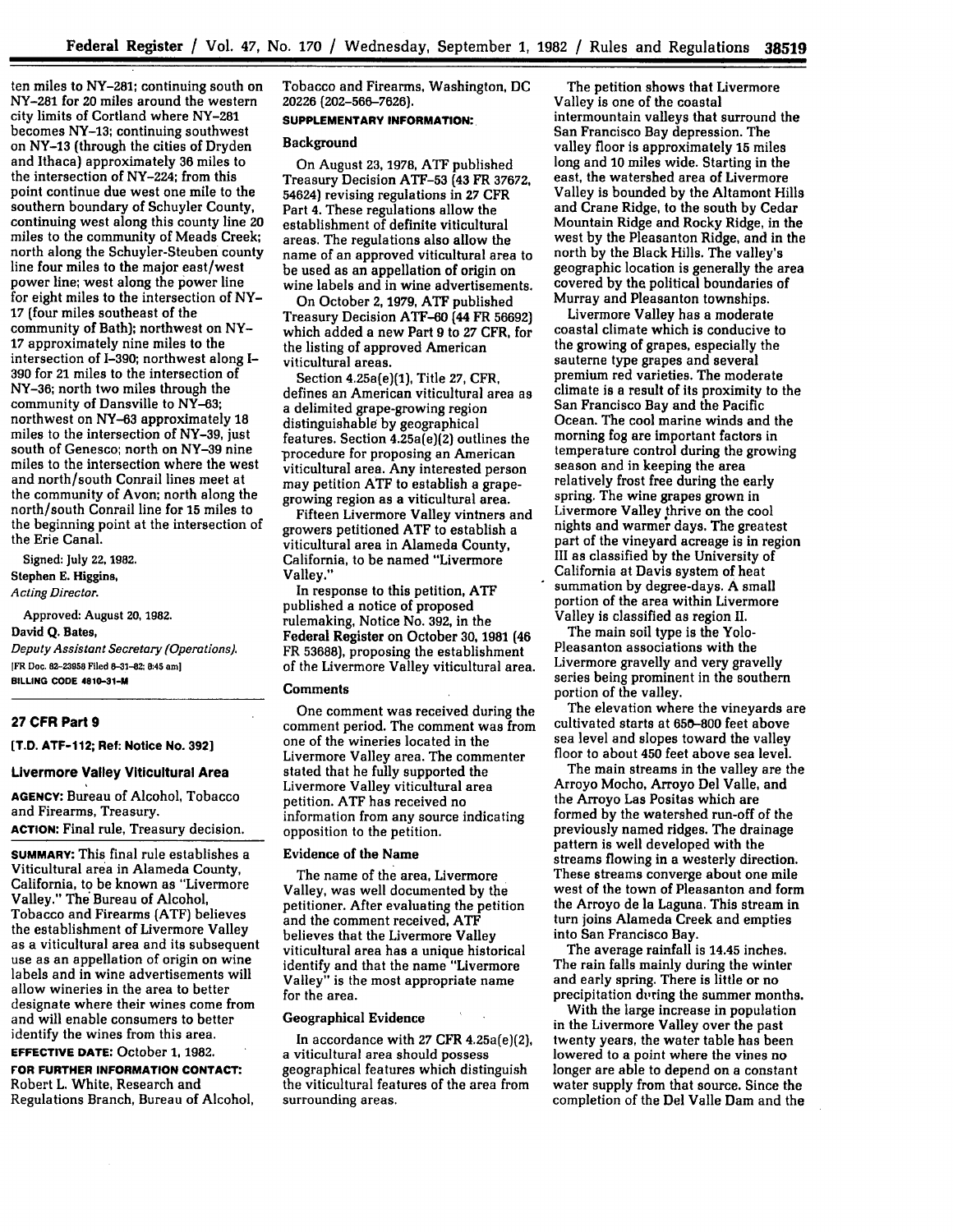filling of the Del Valle Reservoir, both the Arroyo Mocho and Arroyo Del Valle contain water released from the reservoir almost year-round where formerly they were dry **by** early summer. The South Bay Aqueduct, completed in **1967,** provides overhead sprinkler irrigation for some of the vineyards. This type of irrigation is also used for heat suppression and frost protection as well as supplemental watering.

The temperature of Livermore Valley is moderate during the winter and moderately high in the summer. The average high is **72.9** degrees Fahrenheit and the average low is 45.3 degrees Fahrenheit. Temperatures in the summer have exceeded **100** degrees Fahrenheit and the lowest temperature recorded in the winter was **19** degrees Fahrenheit. The extremes rarely last more than a few days before the marine air asserts its normal pattern.

The growing season, March through early November, is long enough to assure crop maturity. The average number of growing days is 254.

After evaluating the petition and comment, **ATF** has determined that due to the topographic and climatic features of Livermore Valley, it is distinguishable from the surrounding areas.

#### **Boundaries**

The boundaries proposed **by** the petitioner are adopted. **ATF** believes that these boundaries delineate an area with distinguishable physical and climatic features.

#### Miscellaneous

**ATF** does not wish to give the impression **by** approving the Livermore Valley viticultural area that it is approving or endorsing the quality of the wine from this area. **ATF** is approving this area as being viticulturally distinct from surrounding areas, not better than other areas. **By** approving the area, wine producers are allowed to claim a distinction on labels and advertisements as to origin of the grapes. Any commercial advantage gained can only come from consumer acceptance of Livermore Valley wines.

## Regulatory Flexibility Act

The provisions of the Regulatory Flexibility Act relating to an initial and final regulatory flexibility analysis **(5 U.S.C. 603,** 604) are not applicable to this final rule because the final rule will not have a significant economic impact on a substantial number of small entities. The final rule will not impose, or otherwise cause, a significant increase in the reporting, recordkeeping, or other compliance burdens on a substantial

number of small entities. The final rule is not expected to have significant secondary or incidental effects on a substantial number of small entities.

Accordingly, it is hereby certified under the provisions of section **3** of the Regulatory Flexibility Act **(5 U.S.C. 605(b)),** that this final rule will not have a significant economic impact on a substantial number of small entities.

## Executive Order **12291**

It has been determined that this final regulation is not a "major rule" within the meaning of Executive Order **12291,** 46 FR **13193 (1981),** because it will not have an annual effect on the economy of \$100 million or more; it will not result in a major increase in costs or prices for consumers, individual industries, Federal, State or local government agencies, or geographic regions; and it will not have significant adverse effects on competition, employment, investment, productivity, innovation, or on the ability of United States-based enterprises to compete with foreignbased enterprises in domestic or export markets.

## Disclosure

A copy of the petition and comment received are available for inspection during normal business hours at the following location: ATF Reading Room, Room 4405, Office of Public Affairs and Disclosure, 12th and Pennsylvania Avenue NW., Washington, **DC.**

#### Drafting Information

The principal author of this document is Robert L. White, Research and Regulations Branch, Bureau of Alcohol, Tobacco and Firearms. However, personnel in other offices of the Bureau have participated in the preparation of this document, both in matters of substance and style.

# List of Subjects in **27** CFR Part **9**

Adminisitrative practice and procedure, Consumer protection, Viticultural areas, and Wine.

# Authority and Issuance

Accordingly, under the authority contained in section **5** of the Federal Alcohol Administration Act **(49** Stat. **981,** as amended; **27** U.S.C. **205), 27** CFR Part **9** is amended as follows:

## **PART 9-AMERICAN VITICULTURAL AREAS**

Par. **1.** The table of sections in **27 CFR** Part **9,** Subpart **C,** is amended to include the title of § 9.46. As amended, the table of sections reads as follows:

**Subpart C-Approved American Viticultural Areas**

Sec. **9.46 Livermore Valley.**

Par. 2. Subpart **C** is amended **by** adding **§** 9.46. As amended, Subpart **C** reads as follows:

## **Subpart C-Approved American Viticultural Areas**

#### **§** 9.46 **Livermore Valley.**

*(a) Name.* The name of the viticultural area described in this section is "Livermore Valley."

*(b) Approved maps.* The appropriate maps for determining the boundaries of the Livermore Valley viticultural area are seven U.S.G.S. maps. They are titled.

**(1)** "Dublin Quadrangle, California," **7.5** minute series **(1980);**

(2) "Livermore Quadrangle, California," **7.5** minute series **(1973);**

**(3]** "La Costa Valley Quadrangle, California-Alameda Co.," **7.5** minute series **(1968);**

(4) "Mendenhall Springs Quadrangle, California-Alameda Co.," **7.5** minute series **(1971);**

**(5)** "Altamont Quadrangle, California-Alameda Co.," **7.5** minute series **(1968);**

**(6)** "Byron Hot Springs Quadrangle, California," **7.5** minute series **(1968);**

**(7)** "Tassajara Quadrangle, California," **7.5** minute series **(1968);**

*(c) Boundaries.* The Livermore Valley viticultural area is located in Alameda County, California. The beginning point is Bench Mark (BM) 425 located along the Alameda County/Contra Costa County line in the top portion of U.S.G.S. map "Dublin Quadrangle:"

**(1)** From the beginning point, the boundary runs in a southeasterly direction along an unnamed road which crosses Interstate **580** and turns into Foothill Road;

(2) Thence continuing along Foothill Road in a southeasterly direction to the intersection of Castlewood Drive which is located directly east of the Castlewood Country Club;

**(3)** Thence east on Castlewood Drive to Bench Mark (BM) **333;**

(4] Thence in a straight line in a southeasterly direction to VABM Vern (1264) located on U.S.G.S. map "Livermore Quadrangle";

**(5)** Thence continuing in a

southeasterly direction in a straight line to Bench Mark (BM) 580, located in the northeast corner of U.S.G.S. map "La Costa Valley Quadrangle";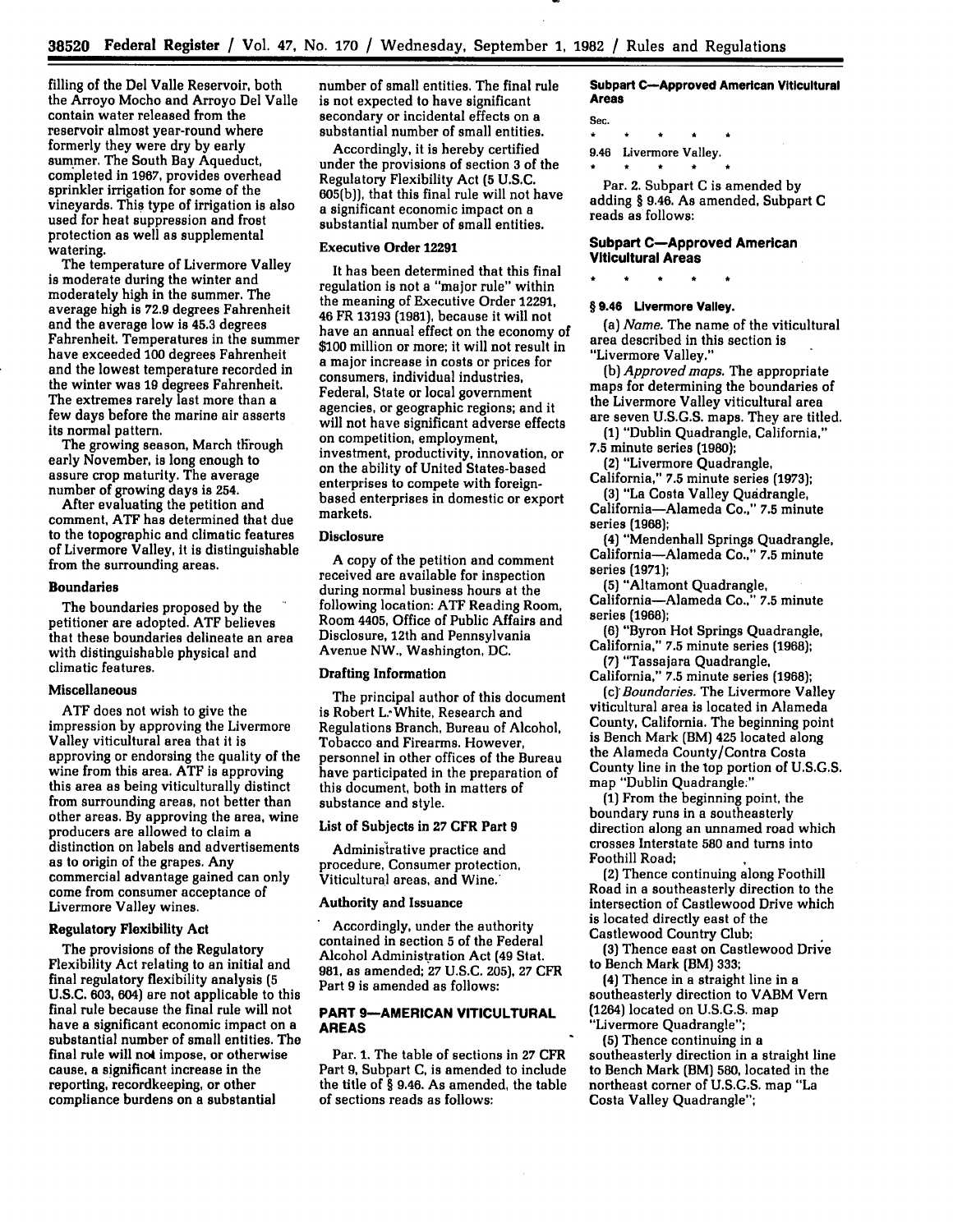**(6)** Thence in a straight line in a southeasterly direction to the northeast corner of Section **15,** located in the northwest portion of **U.S.G.S.** map "Mendenhall Springs Quadrangle";

**(7)** Thence south to the southeast corner of Section **15,** then east on the south border of Section 14, then south along the west boundary of Section **24;**

**(8)** Thence east on the south border of Sections 24 and **19** to the southwest corner of Section **20;**

**(9)** Thence north along the east boundaries of Sections **19, 18, 7, 6, 31, 30, 19, 18, 7, 6, 31, 30, 19** and **18** located on **U.S.G.S.** maps "Mendenhall Springs Quadrangle." "Altamont Quadrangle," and "Byron Hot Springs Quadrangle";

**(10)** Thence west along the northern boundaries of Sections **18, 13, 14, 15,** and **16** to where the northern boundary line of Section **16** intersects with the Alameda County/Contra Costa County line, located in the southeast corner of **U.S.G.S.** map "Tassajara Quadrangle";

**(11)** Thence in a southwesterly direction along the Alameda County/ Contra Costa County line to the point of beginning.

Signed: **July 22.1982.** Stephen **E.** Higgins, *Acting Director.* Approved: August **20, 1982.**

**David Q. Bates,** *Deputy Assistant Secretary (Operations).* **IFR Doc. 82-23963 Filed 8-31-82; 9:45 am)**

**BILLING CODE 4810-31-M** 

# **27 CFR Parts 19, 240, 245, 270 and 285**

**[T.D. ATF-111]**

## **Disposition of Tax Returns for the Payment of Alcohol and Tobacco Products Excise Taxes**

**AGENCY:** Bureau **of** Alcohol, Tobacco and Firearms **(ATF),** Treasury. **ACTION:** Final rule (Treasury decision).

**SUMMARY:** This final rule amends regulations with respect to the filing and processing of tax returns for the payment of alcohol and tobacco products excise taxes. These amendments will lessen the paperwork burden on the alcohol and tobacco products excise taxpayers **by** reducing the number of copies of tax returns to be filed. Moreover, the function of maintaining the original excise tax return is now the sole responsibility of **ATF.**

The procedural changes mentioned herein impact the instructions on all distilled spirits, wine, malt beverages, and tobacco products excise tax returns. **DATED:** September **1, 1982**

#### **FOR FURTHER INFORMATION CONTACT:.** John **A.** Linthicum at **202-566-7602** (not a

toll-free number).

# **SUPPLEMENTARY INFORMATION:**

Policy

.The regulations are being amended to limit the filing and processing of excise tax returns to one original tax return in order **(1)** to minimize the Federal paperwork burden on the alcohol and tobacco products excise taxpayers and **(2)** to minimize the cost to the Federal Government of processing these excise tax returns.

# **Background**

**All** alcohol and tobacco products excise taxes shall be collected **by** return as provided in **26U.S.C. 5061** and **5703.** The tax returns covering alcohol and tobacco products excise taxes are filed with the Internal Revenue Service (IRS) which performs a cashier function and transmits evidence of taxpayment to ATF. The regulations in **27** CFR Chapter I and the forms prescribed therein reflect these requirements.

# **Objectives**

Prior to this final rule, all alcohol and tobacco products excise taxpayers were required to prepare and submit multiple copies of a tax return form as specified in the instructions on the tax return form. Taxpayers were also required **(1)** to file a copy of each tax return with the regional regulatory administrator at the same time the original was filed with IRS and (2) to retain on the premises a receipted copy from IRS of all tax returns.

Now only the original tax return form is to be submitted to IRS in accordance with the instructions on the tax return form. IRS is to forward to **ATF** the original tax return with full receipt data. A taxpayer, however, is required still to retain a true copy of the tax return filed with IRS (refer to **27** CFR 19.741(a)(4), **240.924, 245.232, 270.185,** and **285.31).** It is suggested that, since the procedure of receiving automatically a receipted copy of a tax return from IRS has been discontinued, the taxpayer should retain proof of taxpayment (e.g., canceled checks) and evidence that the tax return was filed on or before the due date. The taxpayer, however, can request from IRS a receipt for taxes paid **(26 U.S.C.** 6314).

## Amendments to the Regulations

**1.** The amendment to **27** CFR Part **19** (Distilled Spirits Plants) is as follows: The provisions of § **19.524,** relating to filing procedures of tax returns and to the mailing and delivering of tax returns, are being edited for better readability.

2. Amendments to **27** CFR Part 240 (Wine) are as follows: Paragraph (a) of § **240.594** is amended **by** changing the phrase "to the district director" to read "to the district director or the director of the service center in accordance with the instructions on the form." The wine proprietor in § 240.901 will no longer be required to prepare multiple copies of Form **2050 1 and** to forward a copy to the regional regulatory administrator at the same time he is required to file Form **2050** with the IRS. Moreover, the last sentence in this section is revised to read "As instructed on the form, Form **2050** shall be prepared and filed with the Internal Revenue Service as provided in § 240.591 or in § 240.591a." In paragraphs (a) and **(b)** of § 240.902, the wording, or facsimile thereof, "at the same time, a copy of Form **2052** shall be forwarded to the regional regulatory administrator" is removed. In paragraph (a) of **§240.902,** the provision relating to the delivery or deposit in the **U.S.** mail of Form **2050** is being removed in favor of cross-referencing to § 240.594(a) where a similar provision already exists.

**3.** Amendments to **27** CFR Part **245** (Beer) are as follows: In paragraph **(b)(2)** of § 245.117d, the words "or forwarding a copy [of Form 2034 **(5130.7)]** to the regional regulatory administrator" are removed. Paragraph **(b)(3)** of this section is amended **by** changing the phrase "properly addressed to the district director, director of the service center, or the regional regulatory administrator, as the case may be" to read "properly addressed to the district director or the director of the service center in accordance with the instructions on the tax return". In § **245.227,** the provision to file the tax return copy returned to the proprietor **by** the director of the service center or the district director as part of the proprietor's records at the brewery is removed.

4. Amendments to 27 CFR Part **270** (Manufacture of Cigars and Cigarettes) are as follows: In paragraph (a) of **27** CFR **270.162,** the provisions are removed which require a manufacturer of tobacco products to send a copy of Form **3071** to the regional regulatory administrator and to retain the receipt copy of each tax return transmitted to him **by** the district director or the director of the service center. The IRS no longer will transmit automatically to the taxpayer a receipted copy of Form **3071.** Moreover, the second sentence in this paragraph is changed to read "The return shall be filed with the district director or the director of the service center in

**<sup>&#</sup>x27; Reference in 1 240.901 to Form 2052 was a clerical error, the correct form number 2050.**